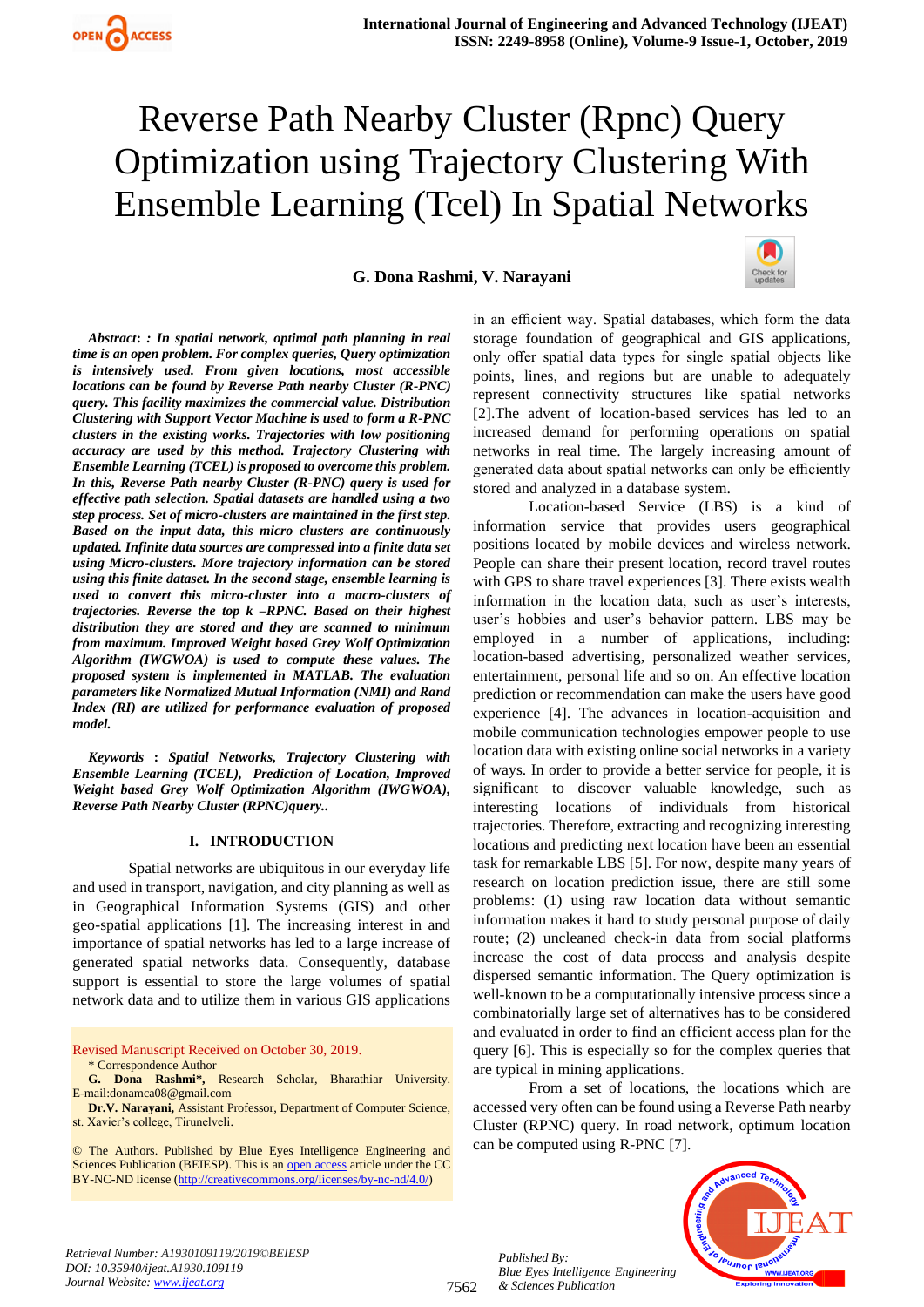There is a reason which makes the R-PNC query as a difficult one. The relationship data point and trajectories is a most common difficulty. All the data points are taken into account for computing minimum distance o between data point and trajectory.

This process is more difficult than the one followed in Reverse Path nearby Cluster (R-PNC) search. The nature of the query input makes another difficulty. The input is not a single data point. It is a list of location candidate [8]. This problem is resolve by the use of effective pruning techniques in single point query models. Another difficulty is that the movement of objects in the road network. In spatial network, the optimization techniques used in free space will not yield better results.

In data analysis, an important role is played by Trajectory clustering. Moving objects trends are used by this clustering technique. The data is received in an incremental manner due to its sequential nature. GPS system is producing new point continuously. Because of two major requirements, trajectory clustering algorithms used in static datasets cannot be used for incremental clustering [9].The first requirement is frequent clustering in efficient manner as it is requested very often. The second one is, the amount of trajectory data to be accumulated. There are various algorithms are available for trajectory clustering of static data. But most of them rectify the problems in incremental huge trajectory data.

When the data set is large, existing techniques requires long time to compute the trajectory cluster as well as for data retrieval. In every minute, the data size is enlarging in a huge manner [10]. So it is not possible to have a real time clustering in every hour within the given time. Incremental accommodation of trajectory data can be used to resolve this issue. In this, local shifts are affected by new data. The area which is in long distance from the new data's local area is not affected by clustering done in this area. Maintaining large data requires more sensible techniques. The change in data source may affect the data due to its small size [11]. Input trajectories with same properties are summarized to save the space of clusters. So in order to overcome this issue, this method proposes the Trajectory Clustering with Ensemble Learning (TCEL) for effective path selection using Reverse Path nearby Cluster (R-PNC) query. It uses a two-step process to handle spatial datasets. The first step maintains a flexible set of micro-clusters that is updated continuously with the input data. Micro-clusters compress the infinite data source to a finite manageable size while still recording much of the trajectory information. The second step, which is on demand, produces the final macro-clusters of the trajectories using the micro-clusters as input and the ensemble based learning is used for increasing the positioning accuracy. Then the top k -RPNC are reversed and sorted according to their highest distributions and they are scanned from the maximum to the minimum. These values are found via the use of the Improved Weight based Grey Wolf Optimization Algorithm (IWGWOA). The paper is organized as follows. Section 1describes the importance of Spatial networks, Location-based services, Reverse Path nearby Cluster (R-PNC) query methods and presents our contributions. Section 2 describes existing methodologies for location recommendation. In Section 3, explained in detail the proposed methodology and its trajectory clustering

techniques for query processing to identify the exact location. In Section 4, evaluate the simulation results and discussion. In Section 5, summarizes the conclusion and future work.

## **II. LITERATURE REVIEW**

 Lu et al [12] introduced a Reverse Spatial Textual k Nearest Neighbor (RSTkNN) query, i.e., finding objects that take the query object as one of their k most spatial-textual similar objects. And also proposed a hybrid index tree called IUR-tree (Intersection-Union R-Tree) that effectively combines location proximity with textual similarity. Based on the IUR-tree, designed a branch-and bound search algorithm. To further accelerate the query processing, proposed an enhanced variant of the IUR-tree called clustered IUR-tree and two corresponding optimization algorithms. Empirical studies show that the proposed algorithms offer scalability and are capable of excellent performance.

Taniar et al [13] implemented a k-Nearest Neighbor (kNN) queries.There are four perspectives: (i) Space (ii) Result (iii) Query-Point (iv) Relationship perspective. In spatial databases, all possibilities of NN queries are covered by these four perspectives of stationary objects. The simulation results show that the proposed k-Nearest Neighbor (kNN) queries provides the better location recommendation.

Cao et al [14] developed a functionality of spatial keyword query in order to use it easily and relevantly by the users. Efficient support can be made to this. The functionality will monitor the computation proper result and measurement of I/O and runtime performances in an easy manner. Finally the simulation result shows that the proposed spatial keyword queries are effective technique in large case of spatial dataset.

Chen et al [15] proposed a spatial keyword query performance for identification of location. Effective support for progress of geo-textual indexing can be provided the structure developed by this benchmark. The Boolean range query (BRQ), Boolean kNN query (BkQ), and top-k kNN query (TkQ) are supported by this. The BRQ are best served by the Quad that beats all the other indices for this type of query. The BkQ, if the dataset is relatively small and the number of keywords in queries is small, S2I is the most efficient index. If the query keyword count exceed 5, TkQ except at which point the decision tree starts to perform better. The query processing of the indices scales linearly with the number of objects and text length per object. And experimentally these techniques are shown to be a factor that makes a great difference on query performance.

Rocha-Junior et al [16] used road network to implement a top-k spatial keyword queries. The shortest path defines the distance between spatial object and query location. Queries are processed efficiently by novel indexing structures and algorithms. Wu et al [17] proposed two algorithms. They are used to compute safe zones that guarantee correct results at any time. The computation on server and communication between server and client are optimized. Safe zones conservative approximations are exploited and pruning is done in aggressive computational space.

**Jeumor leug** *Blue Eyes Intelligence Engineering* 

*Retrieval Number: A1930109119/2019©BEIESP DOI: 10.35940/ijeat.A1930.109119 Journal Website[: www.ijeat.org](http://www.ijeat.org/)*

*Published By:*

*& Sciences Publication*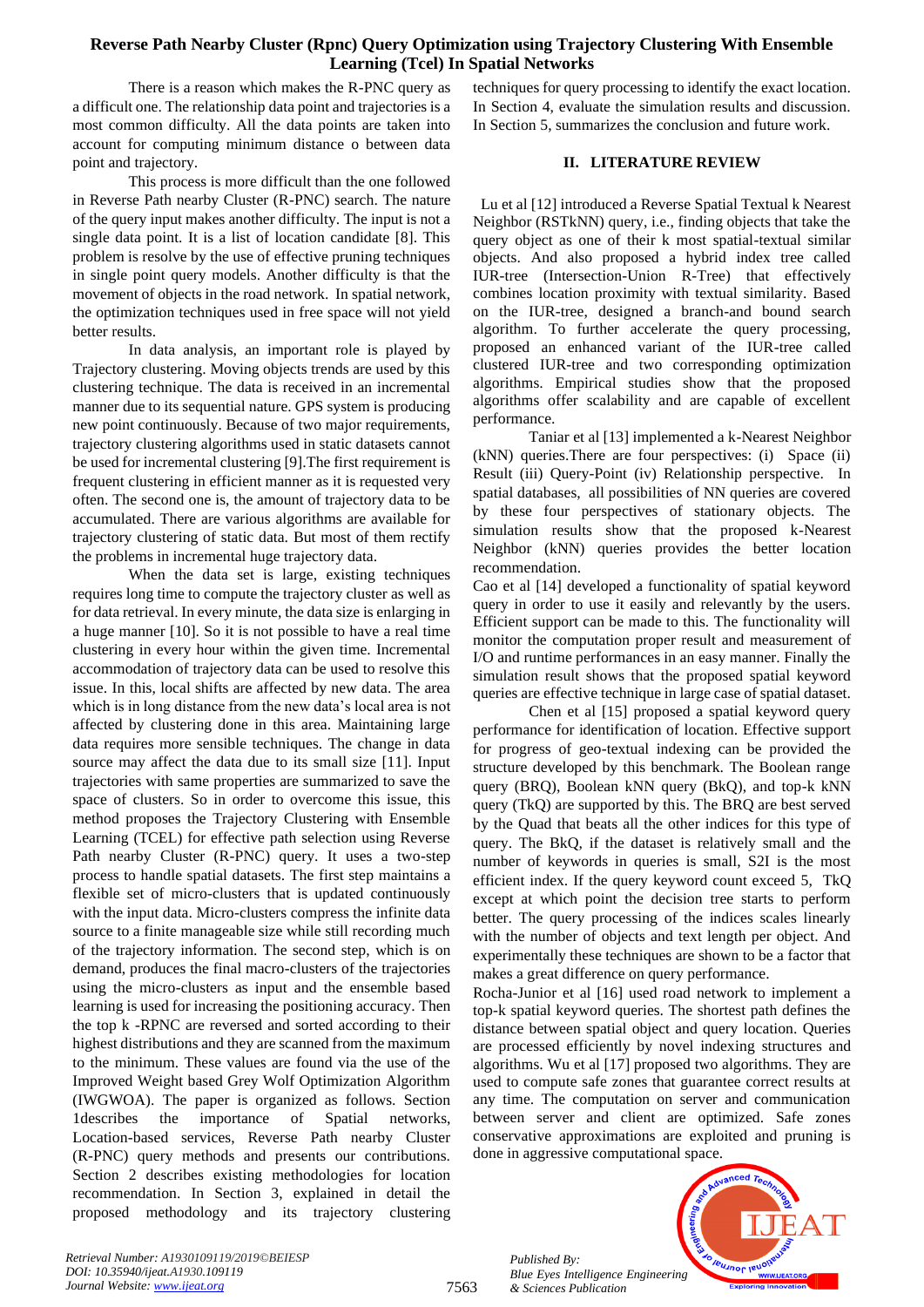

De Felipe et al [18] implemented a top-k spatial keyword queries. Indexing structure IR2-Tree (Information Retrieval R-Tree) is introduced.

It introduced by combining an R-Tree and superimposed text signatures. The proposed algorithms construct and maintain an IR2-Tree, and top-k spatial keyword queries are answered using it.

Tao et al [19] developed a spatial inverted index. It extends the conventional inverted index to cope with multidimensional data, and comes with algorithms that can answer nearest neighbor queries with keywords in real time. Not only that the SI-index is fairly space economical, but also it has the ability to perform keyword-augmented nearest neighbor search in time that is at the order of dozens of milli-seconds.

Huang et al [20] proposed an effective method to support moving top-k spatial keyword queries. In addition to finding top-k answers of a moving query, we also calculate a safe region such that if a new query with a location falling in the safe region, we can directly use the answer set to answer the query. To this end, we propose an effective model to represent the safe region and devise efficient search algorithms to compute the safe region. We have implemented our method and experimental results on real datasets show that our method achieves high efficiency and outperforms existing methods significantly

Gao et al [21] introduced a new type of queries, namely, Reverse top-K Boolean Spatial Keyword (RkBSK) retrieval, which assumes objects are on the road network and considers both spatial and textual information. Given a data set P on a road network and a query point q with a set of keywords, an RkBSK query retrieves the points in P that have q as one of answer points for their top-k Boolean spatial keyword queries. Formalize the RkBSK query and then propose filter-and-refinement framework based algorithms for answering RkBSK search with arbitrary k and no any pre-computation. To accelerate the query process, several novel pruning heuristics that utilize both spatial and textual information are employed to shrink the search space efficiently. In addition, a new data structure called count tree has been developed to further improve query performance. An experimental evaluation using both real and synthetic data sets demonstrates the effectiveness of presented pruning heuristics and the performance of the proposed algorithms.

Zhao et al [22] introduced a new type of query, the Reverse Top-k Geo-Social Keyword (RkGSK) query. This query takes into account spatial, textual, and social information, and finds prospective customers for geo tagged objects. And also proposed a hybrid index, the GIM-tree, which indexes locations, keywords, and social information of geo-tagged users and objects, and then, using the GIM-tree, present efficient RkGSK query processing algorithms that exploit several pruning strategies. The effectiveness of RkGSK retrieval is characterized via a case study, and extensive experiments using real datasets offer insight into the efficiency of the proposed index and algorithms.

## **III. PROPOSED METHODOLOGY**

In this propsed approach, Reverse Path nearby Cluster (R-PNC) query is introduced. Both textual and spatial information as well as objects in the raod are assumed. Reverse Path nearby Cluster (R-PNC) query retrieves the points in P by using a data set P on a road network and a query point q with a set of keywords. This method proposes the Trajectory Clustering with Ensemble Learning (TCEL) for effective path selection using Reverse Path nearby Cluster (R-PNC) query. Spatial dataset is handled by two-step process. Micro-cluster are maintained in the first and based on input data, they are continuously updated. Infinite data sources are compressed by micro-clusters. Micro-clusters are used to form macro-clusters of trajectories in the second step. Accuracy of positioning is increased by ensemble based learning. Then the top k -RPNC are reversed and sorted according to their highest distributions and they are scanned from the maximum to the minimum. These values are found via the use of the Improved Grey Wolf Optimization Algorithm (IGWO). A connected and undirected graph G(VE, ED, FU, WE, CON) is used to model a spatial network. Where, vertex set is given by VE and edge set is given by  $ED \subseteq VE \times VE$ . End of the road or intersection is given by vertex  $v_i \in VE$  [22]. Two vertices and road segment defines an edge  $e_k = (v_i, v_j) \in ED$ . Geometrical information of spatial network G is given by a function FU ∶ VE ∪ ED  $\rightarrow$  Geometries [23]. Every edge is assigned with a real valued weight by function WE: ED  $\rightarrow$  R. The weight W(e) corresponds to the road segment's length or its travel time or fuel consumption of an edge e. Historic traffic data are mined to obtain this.The network shortest path betweentwo vertices  $p_a$  and  $p_b$  is denoted by  $SP(p_a, p_b)$  in spatial domain and its length is given by  $Sd(p_a, p_b)$ .

#### Problem Definition 1

Given a query qe(So, key), a parameter k, and a dataset 'P' with each POI  $p \in P$  in the form of (So, key), let Pqe.key be the set of POIs in P that contain qe.key, i.e., Pqe.key=  $\{p \in P\}$  $|$  qe.key  $\subseteq$ p.key $\}$ . A Top k PN query (on the road network) issued at q, denoted as TkPN(qe), returns the k POIs in Pqe.key having the minimal network distances to q, formally, TkPN(qe) ={S  $\subseteq$  Pqe.key|  $|S| = k \land \forall$  s  $\in$  S,  $\forall p \in$ (Pqe.key-S), ||qe,s||≤||qe,p||}. For any data point in TkPN(qe), that it is one of the Boolean spatial keyword nearest neighbors of 'qe'.S be the set of POIs for user given query. Problem Definition 2 Reverse top-k Reverse Path Nearby query on the road network. Given a query qe(So, key), a parameter k, and a dataset P, an TkRPN query (on the road network) issued at qe, denoted as TkRPN(qe), retrieves all the POIs in P whose top-k spatial keyword queries include qe, formally, TkRPN (qe) = { $p \in P | q \in$  TkPN (p)}. A sequence of vertices  $(p_1, p_2, ..., p_n)$  represnts a reverse query route, where, adjacent vertices in G are given by pi and  $pi+1$  are,  $i =$  $(1, 2, \ldots, n-1)$ . The distance d(p,qe) betweenvertex 'p' and a given reverse query route 'qe' in a spatial network is defined in equation (2).

3.2. Query processing

*Published By:*

*& Sciences Publication* 

Form the data set, exact PNCs of all trajectories are searched to solve Reverse Path nearby Cluster (R-PNC) query. The location which is having high value of influence factor is found by combining the results obtained in the search [23].

A sequence of vertices  $(p_1, p_2, ..., p_n)$  is defined for a query route, where adjacent vertices in G are represented by pi and pi+1, where  $i = (1, 2, \ldots, n - 1)$ . Distance  $d(p, qe)$  between vertex 'p' and query route 'qe' is defined in spatial network as,



*Retrieval Number: A1930109119/2019©BEIESP DOI: 10.35940/ijeat.A1930.109119 Journal Website[: www.ijeat.org](http://www.ijeat.org/)*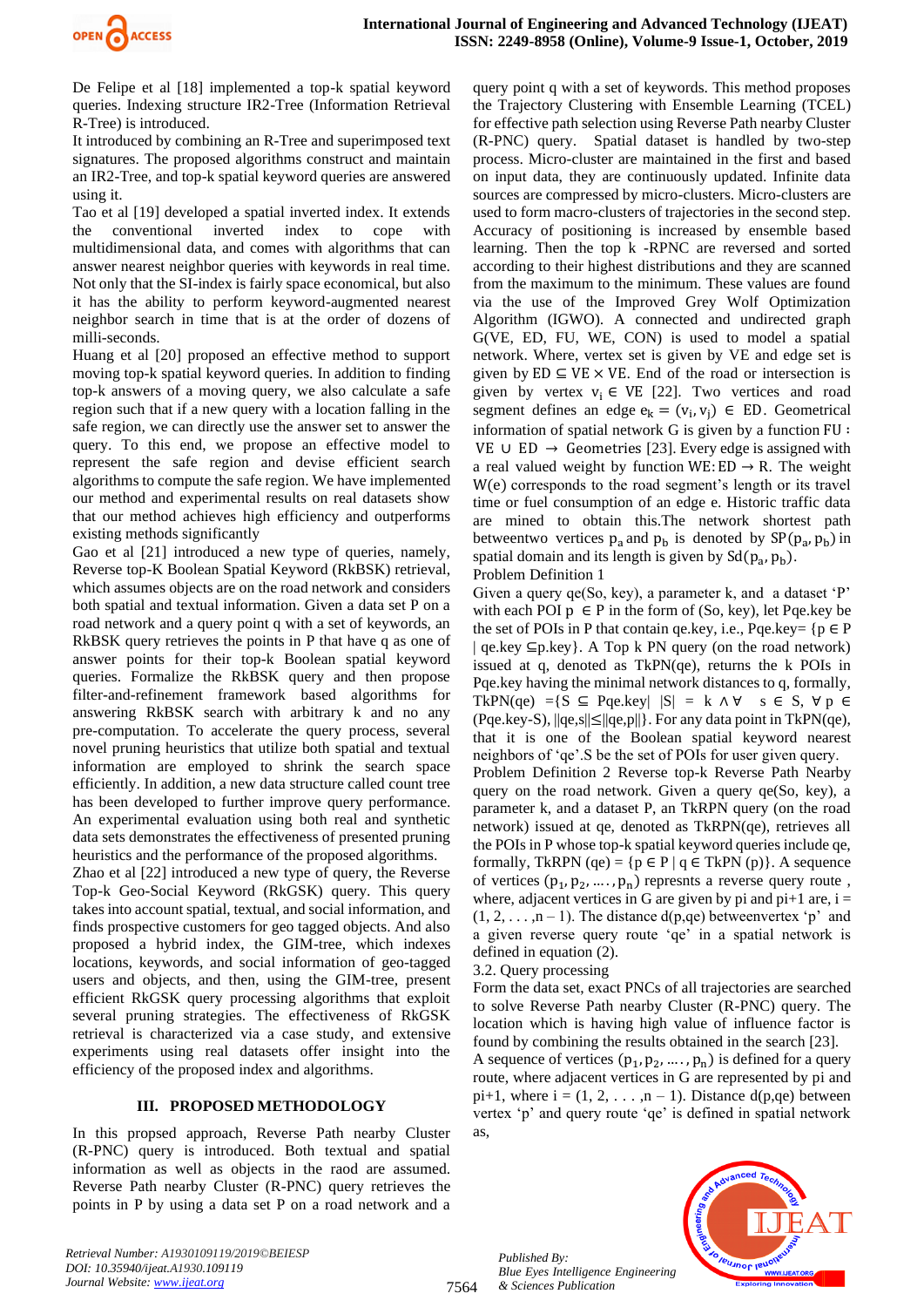$$
dis(p, qe) = \min_{p_i \in qe} \{ \text{sdis}(p, p_i) \}
$$
 (1)

where pi is a vertex belonging to query 'qe'. Distance d(p,qe) between given vertex 'p'and reverse query route 'qe' is defined in spatial network as,

 $dis(p, qe) = \min_{z \in \mathcal{C}} \{ sdis(p, p_i), con\}$ , con  $\in S_{ct}$ pi∈qe (2)

where pi is a vertex belonging to query 'qe'.

3.3. Trajectory clustering with Ensemble learning

Trajectory clustering is the process of extracting the similarity, anomaly and valuable patterns from the trajectory data. The purpose of trajectory segmentation is to form sub-trajectories by dividing whole trajectory. In sub-trajectories, targets move in similar motion feature. So the key to the segmentation is to find the point where the target's motion feature changes rapidly [24]. The angle between two track segments can reflect the target's movement trend. Continuously receive the input data as shown in Figure 1. This method has two steps for effective identification of a location using a Reverse Path Nearby Cluster Query.

Micro-clustering is an initial step. Computing the clusters on request by preprocessing the input from infinite data source is a difficult task. Trajectory micro clusters are used in this proposed work to resolve this issue. The clusters extreme tightness corresponds to the term "micro". Very fine granularity clusters has to be formed. When compared to final trajectory clusters, micro-cluster count will be very high to form fine granularity clusters. Second row of Figure 1 shows the micro-clusters. Formation of macro-clustering has to be done after this. When new data is received micro-clusters are updated. But in macro-clustering, updating happens only after receiving request of trajectory clusters. Micro-clusters are used as an input in this stage.





Fine-granularity clustering is maintained by introducing trajectory micro clusters. Results of local clustering are affected by the arrival of new trajectories. The information about local partitioned trajectories is summarized in the micro-cluster. Final clusters are less restrictive than the micro-clusters [24]. Final clusters can be computed efficiently by using micro-clustering instead of computing it from line segments.

Algorithm 1: Trajectory Micro-Clustering

**Input:** New trajectories  $I_{\text{transfer}} = \{TR_1, TR_2, \dots, TR_{\text{nTR}}\}$ and existing micro-clusters  $MC = \{MC_1, MC_2, \ldots\}$  $MC<sub>nMC</sub>$ Parameter: dmax. Output: Updated MC with new trajectories inserted. Algorithm: forexery IR<sub>i</sub>∈ I<sub>tonomi</sub>de forexery. L<sub>i</sub>∈ TR<sub>i</sub>do Find the closest  $MC_k$  to line segment  $L_k$ ifdistance(L<sub>i</sub>, MC<sub>k</sub>) \_dmaxthen Add  $\mathbf{L}_i$  into  $\mathbf{MC}_k$  and update  $\mathbf{MC}_k$  accordingly else Create a new micro-cluster MCnew for Li ifsize of MC exceeds memory constraint then Merge micro-clusters in MC

Generation and maintenance of micro-clusters are shown in algorithm 1. For the arrival of batch of new trajectories, closest micro-cluster MCk is computed for every trajectories each line segment Li. Liis inserted into MCk, if distance between Li and MCk is less than a distance threshold (dmax) else create a new micro-cluster MCnew. Micro-clusters are merged if the creation of new cluster makes the overloading of number of micro-clusters.

Micro-Cluster Definitions: Set of partitioned trajectories are holded and summarized by trajectory micro-cluster. Trajectory micro-cluster are line segments.

Definition 1 (Micro-Cluster).

A tuple is used to define the trajectory micro-cluster (or micro-cluster) of set of directed line segments  $L_1, L_2, \ldots,$ L<sub>N</sub>. They are  $(N, LS_{center}, LS_{\theta}, LS_{length}, SS_{center}, SS_{\theta}, SS_{length}).$ Where, number of line segments in micro-cluster is given by N, Centr, angle and lengths linear sums of line segments are given by  $LS_{center}$ ,  $LS_{\theta}$ , and  $LS_{length}$  and squared sum is given by  $SS_{center}$ ,  $SS_{\theta}$ , and  $SS_{length}$ .

The cluster feature vector extension defines the trajectory micro-cluster. The line segment information is summarized and represented by a linear LS. Micro-cluster's tightness is computed by square sum SS. New line segments can be added to a micro-cluster and they can be merged because of definition's additive nature. But there is consistency in line segments distance measure. Representative line segment is associated with all trajectory micro-cluster. It is an "average" of sorts.

**Definition 2 (Representative Line Segment).** Starting and ending points (s and e) are used to represent the micro-cluster's representative line segment. From micro-cluster features, s and e are computed.

$$
s = \left(\text{center}_{x} - \frac{\cos\theta}{2}\text{len}, \text{center}_{y} - \frac{\sin\theta}{2}\text{len}\right)
$$
\n
$$
e = \left(\text{center}_{x} + \frac{\cos\theta}{2}\text{len}, \text{center}_{y} + \frac{\sin\theta}{2}\text{len}\right)
$$
\n
$$
\tag{4}
$$
\n
$$
\text{const}
$$
\n
$$
e = \frac{L_{\text{Center}_{x}}}{2} \cdot \text{center}_{x} \cdot \text{center}_{y} - \frac{L_{\text{Center}_{y}}}{2} \cdot \text{len}
$$

Where  $center_x = \frac{LScenter_x}{N}$  $\frac{inter_{x}}{N}$ , center<sub>y</sub>  $=\frac{LS_{center_{y}}}{N}$  $\frac{m+1}{N}$ , len =  $LS$ <sub>length</sub>  $\frac{e^{n}gth}{N}$ , and  $\theta = \frac{LS_{\theta}}{N}$  $\frac{3\theta}{N}$ .

An example is shown in figure 2. Thin lines represents the line segments and there four of them. Thick line is used to represent the line segment of micro-cluster.



*Retrieval Number: A1930109119/2019©BEIESP DOI: 10.35940/ijeat.A1930.109119 Journal Website[: www.ijeat.org](http://www.ijeat.org/)*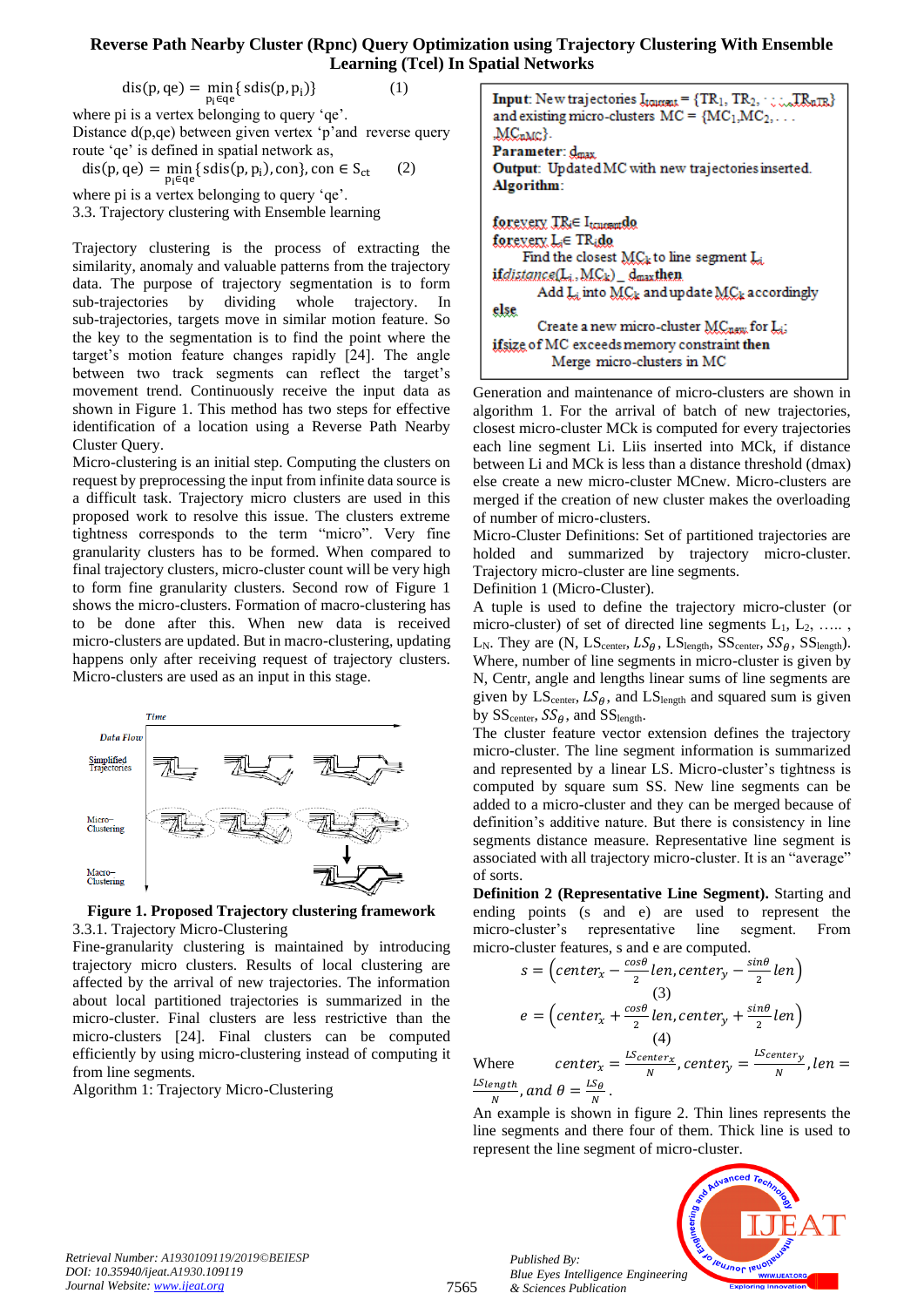

#### • **Creating and Updating Micro-Clusters**

For every new line segment  $L_i$  arrival, closest micro-cluster  $MC_k$  is computed to observe it. L<sub>i</sub> is added to  $MC_k$ , if d<sub>max</sub> is greater than distance between  $L_i$  and  $MC_k$ . Update  $MC_k$ accordingly. If  $d_{max}$  is less than distance between  $L_i$  and  $MC_k$ , form a new cluster. The execution this process is shown below.



**Figure 2. Representative Line Segment Figure 3. Line Segments Distance**

Define the distance between micro-cluster and line segment. As representative line segments are in micro-clusters, the distance is defined in terms of distance between line segments. It has three components namely, angle distance  $(d_{\theta})$ , parallel distance (dk) and center point distance (dcenter). Line segment Hausdorff distance is modified by pattern recognition which uses similarity measure. The adaptation of distance is done using this. Similar distance measure can also be used. Where, d id replaced by dcenter. Between  $d_{\theta}$  and dk, dcenter is a balanced measure. The starting point of Li is given by siand ending point is given by ei. Li is assigned with longer line segment and Lj is given by shorter line segment. Distance function is shown in figure 3.

Definition 3. There are three components in the distance function and it is defined by sum of these components:

$$
dist(L_i, L_j) = d_{centre}(L_i, L_j) + d_{\theta}(L_i, L_j) + d_{\parallel}(L_i, L_j)
$$
\n(5)  
\nThe distance of center is given by:

$$
d_{\text{centre}} (L_i, L_j) = ||\text{center}_i - \text{center}_j||
$$
  
(6)

Where, Euclidean distance between center points of  $L_i$  and  $L_i$ is given by  $\|\text{center}_i - \text{center}_i\|$ .

The distance of angle is given by:

$$
d_{\theta}(L_i, L_j) = \begin{cases} ||L_j|| \times \sin(\theta), & 0^{\circ} \le \theta < 90^{\circ} \\ ||L_j||, & 90^{\circ} \le \theta \le 180^{\circ} \end{cases}
$$
  
(7)

Where, length of Ljis given by  $||L_i||$ , small intersecting angle between Liand Lj is given by  $\theta(0^{\circ} \le \theta \le 180^{\circ})$ .  $\theta$  is measured by neglecting direction. So it will be less.

The distance in parallel is given by:

$$
d_{\parallel}(L_i, L_j) = \min(l_{\parallel 1}, l_{\parallel 2}), \tag{8}
$$

Where $l_{\parallel 1}$  are the Euclidean distances of psto si and  $l_{\parallel 2}$  is that of peto ei. ps and pe are point's projection points sjand ejonto Li respectively.

If distance dmaxis greater than the distance from Li, insert Liinto it and update the square and linear sums of MCk after computing micro-clusters MCk. The update is made efficient because of the additive property of those sums. For Li, create a new micro-cluster, if dmax is less than the distance between Li and nearest micro-cluster. Line segments are used to derive the new micro-clusters initial measure value.

• Merging Micro-Clusters

In order to fulfill the space limitations, micro-clusters are merged if space requirement exceeds the space limit. The efficiency of the algorithm is highly affected by the

*Retrieval Number: A1930109119/2019©BEIESP DOI: 10.35940/ijeat.A1930.109119 Journal Website[: www.ijeat.org](http://www.ijeat.org/)*

micro-clusters count. Increase in the micro-cluster, requires more time to compute the nearest micro-cluster. There is no necessity to have all the micro-cluster as they become closer after updating in many rounds [24]. To reduce storage and increase the efficiency, close micro-clusters are merged by the algorithm. Micro clusters with same line segments can be merged in order to produce less information.

Distance between two micro-cluster's representatives line segments are computed to find the similarity among the clusters. Micro-clusters tightness are not considered for this computation.



**Figure 4(a). Merging tight micro-clusters Figure 4(b). Merging loose micro-clusters**

#### **Figure 4. Merging micro-cluster**

The effect of tightness on two-cluster distance is shown by figure 4. Two micro-clusters which are tight and their merging are shown in figure 4(a). Two loosly coupled micro-clusters are shown in figure 4(b). Micro cluster A and C has an equal representative line segment as B and D. If this representative line segments are used for measuring the distance between the micro-clusters, then the distance value between A and B will be equal to C and D. In this situation, merging chance of A and B will be same as merging chance of C and D. But micro-clusters C and D are merged.

The reason behind this merging is, merging of two tight micro-clusters will break the tightness and there is no effect in merging the loosely coupled micro-clusters. So extent of micro-clusters is used to solve this issue and distance between micro-clusters can be computed using this.

Micro-Cluster Extent

The tightness of micro-cluster shows its extension. Tuples are used to represent the micro-clusters. Square and linear sums of angle, length and center are maintained by this tuples. The trajectory micro-cluster's tightness is measured by using the parameters called extent length, extent center and extent $_{\theta}$ . From SS and LS standard deviations are computed to find the extent.

#### 3.3.3. Trajectory Macro-Clustering

The trajectory clusters in overall is produced by Trajectory clustering framework in last step. The arrival of new data makes the micro-clustering to process whereas user request is required in macro-clustering. In spatial point, distance between micro-clusters enables the adaptation of different clustering method.



*Published By: Blue Eyes Intelligence Engineering & Sciences Publication* 

7566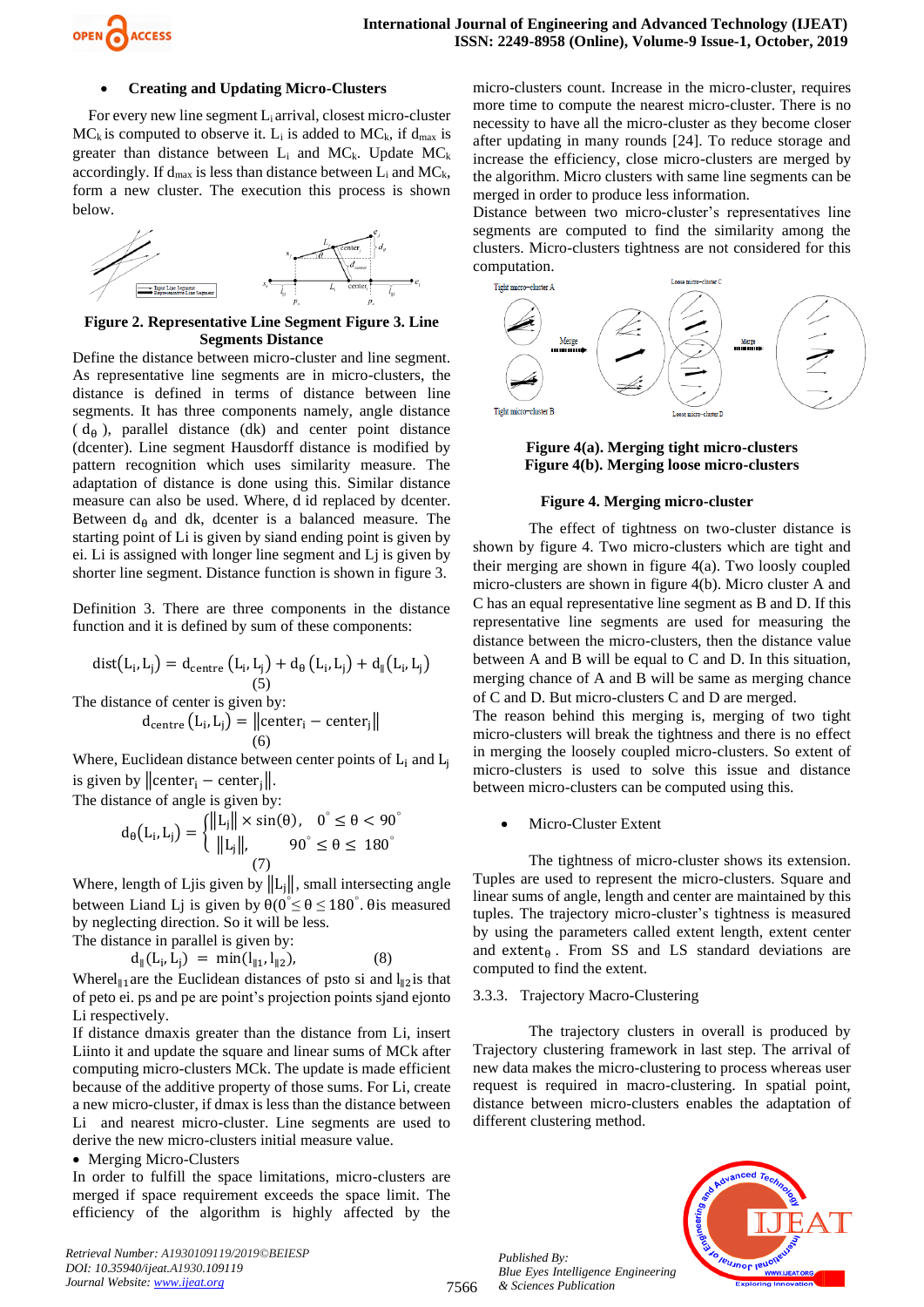Distances between micro-clusters are used to replace the distance between spatial points [24]. Instead of using trajectory partitions, micro clusters are used to perform Trajectory clustering. Ensemble Learning based algorithm is used to cluster the micro-clusters. It computes the maximum "density connected" components, based on this macro-cluster is formed.

## 3.3.4. ENSEMBLE LEARNING

In ensemble learning, set of models are combined and same task is solved every model. This is done to a global model which is best as well as has better results when compared to single model. Enhanced Kernal based Support Vector Machine (EKSVM), Enhanced Deep Neural Network and Weighted Random Forest Algorithm are combined based on weighting method. This classifier performs very effectively compare to the single classifier for location prediction.

• Enhanced Kernel based Support Vector Machine (EKSVM)

Based on theories of discriminant function, a machine learning method SVM is formed. Support vectors are used by this to classify the data. Data patterns are represented by this support vectors. For a given N data samples  $(y_1) \dots (x_i, yi) \dots (xN, yN)$ , discriminant function f(x), such that  $y_i = f(x_i)$  has to be find. It is a problem of general two-class classification.  $f(x) = sgn(w \cdot x$ b) represents the possible linear discriminant function. In data space, separating hyperplane is given by  $w \cdot x - b = 0$ . Hyperplane with maximum separating margin between two classes has to be found to choose a discriminant function.  $f(x)$  $=$  sgn( Pl i=1  $\alpha$ iyi(xi · x − b) is the final linear discriminant function. where, number of training records are given by l, label associated with training data are given by yi $\in \{-1, +1\}$ ,  $0 \le \alpha i \le C$  (constant  $C > 0$ ), and support vectors are given by xi.

The data points are transformed into high dimensional space, in order to make the data points are linearly separable, if surface separating two classes is not linear. The SVM's nonlinear discriminant function is expressed by,

$$
f(x) = sgn(\sum_{i=1}^{l} \alpha_i y_i K(x_i, x) + b),
$$
  
(9)

Where, kernel function is given by  $K(xi, x)$  and data points are transformed using this. Linear, sigmoid, radial and polynomial are the most commonly used kernel functions. The variation among data feature are not considered by this kernel functions. Equal importance will be given to all the features of dataset as in the kernel function format  $K(xi, x)$  of SVM.

This fact of giving equal importance may degrade the performance of SVM. In order to resolve this, a kernel function is added with a weight [25]. Every feature's importance is measured by a weight. K(wxi, wx) represents the format of new kernel function. Weights are represented as w. With feature weight, nonlinear discriminant function is given by,

$$
f(x) = sgn(\sum_{i=1}^{l} \alpha_i y_i K(wx_i, wx) + b),
$$
 (10)  
This enhanced kernel is an independent one. Based

on the application, the kernel function can be chosen. From training data, the weights are computed as well as generated by using rough set theory.

*Retrieval Number: A1930109119/2019©BEIESP DOI: 10.35940/ijeat.A1930.109119 Journal Website[: www.ijeat.org](http://www.ijeat.org/)*

The basic principles followed to compute the weights are, a. weight of a feature is 0, if it is not in any reducts, b. based on the appearance of feature in reducts, the importance will be given, c. if a reducts has only few features, then they will more important.

Algorithm 3 shows the algorithm based on principles discussed above. Feature weight computation and feature ranking are done by rough set theory. The feature with weight 0 is not important and they can be deleted. Selection of feature and ranking of it are combined in algorithm 3.

| Algorithm 3: Feature Weights Calculation |                                           |  |
|------------------------------------------|-------------------------------------------|--|
|                                          | Input: micro clusters.                    |  |
|                                          | Output: macro clusters.                   |  |
|                                          | Find out all the reducts of D             |  |
|                                          | using rough sets;                         |  |
|                                          | Neluster $\leftarrow$ cluster count in D; |  |
|                                          | Nreduct $\leftarrow$ reducts count of D;  |  |
|                                          | //Initialize the weight of each           |  |
|                                          | clusters.                                 |  |
|                                          | for ( $i \leftarrow 0$ to Nfeature) do    |  |
|                                          | $\text{wi} \leftarrow 0$ ;                |  |
|                                          | end                                       |  |
|                                          | // Calculate the weight of each           |  |
|                                          | clusters.                                 |  |
|                                          | for $(i \leftarrow 0$ to Neluster) do     |  |
|                                          | for $(j \leftarrow 0$ to Nreduct) do      |  |
|                                          | if (feature <i>i</i> in the               |  |
|                                          | jthreductRj) then                         |  |
|                                          | $m \leftarrow$ cluster count in           |  |
|                                          | Rj;                                       |  |
|                                          | $wi \leftarrow wi + 1 m;$                 |  |
|                                          | end                                       |  |
|                                          | end                                       |  |
|                                          | end                                       |  |
|                                          | Scale the values of clusters              |  |
|                                          | weights into the interval $[0, 100]$ ;    |  |

# • Enhanced Deep Neural Network

The representation of data can be learned by a multi-layer technique in deep learning. Multi-layer neural network is used for the same. Deep neural networks utilize feedback signal as well as transformations of data to map a feature with target in order to learn it. The importance of successive layer learning is shown by DNN. Wide range of problems can be solved by a simple and successful concept called overarching. When compared to brain, neural network operation is simple. It has input, output and hidden layers in its basic model [26]. User can give their data to input layer and most of the learning is done at the hidden layer. The results are projected by output layer.

## Algorithm 1: Feed forward DNN algorithm

This training algorithm provides a high-level pseudocode for preparing a network.

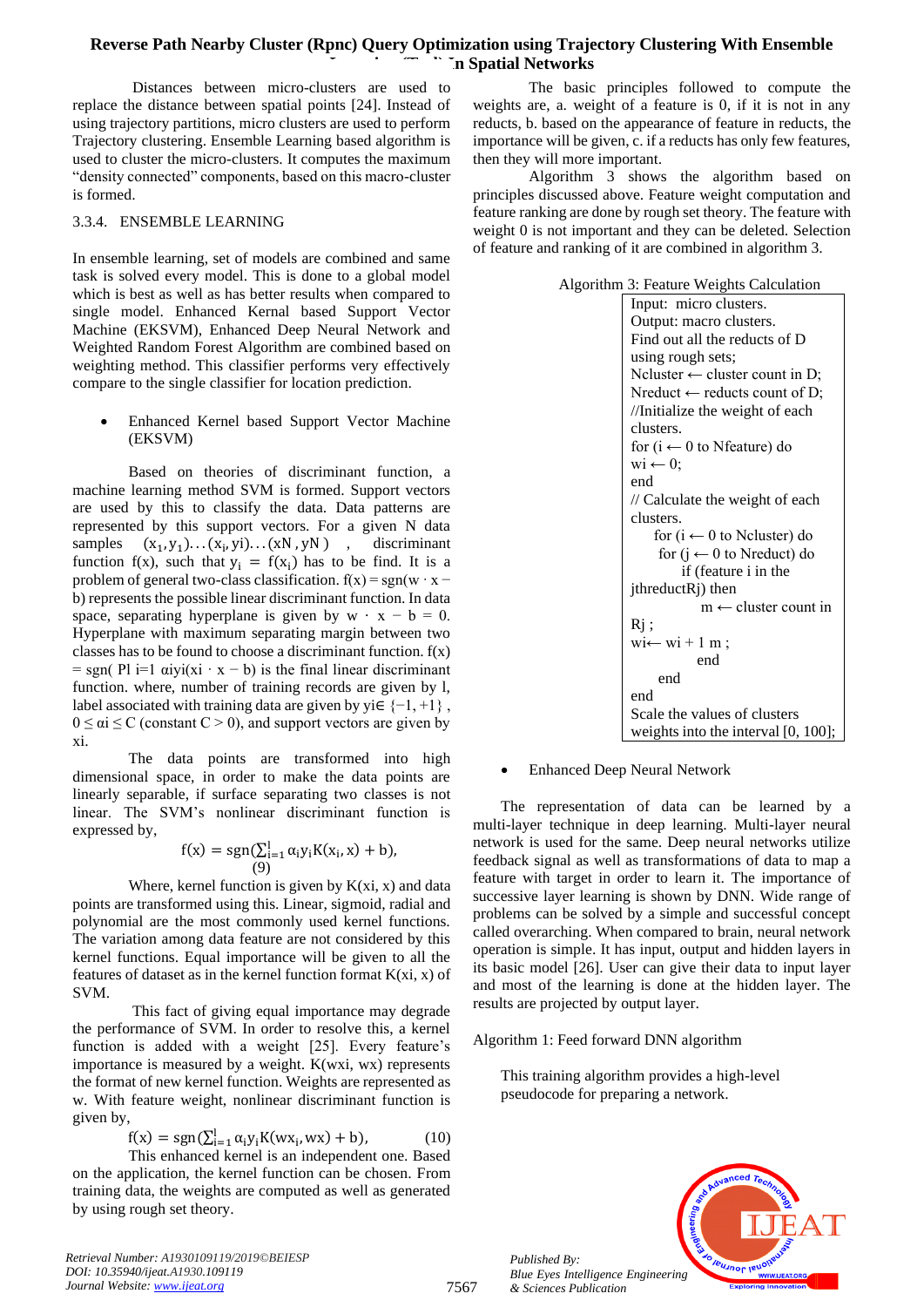

**Node**: Computation's basic unit

**Layer:** A collection of nodes of the same type and index (i.e. input, hidden, outer layer)

**Connection**: A weighted relationship between nodes of one layer to the node of another layer

**W**: The weight of a connection

**I**: Input node (the neural network input)

**H**: Hidden node (a weighted sum of input layers or previous hidden layers)

**HA**: Hidden node activated (the value of the hidden node passed to a predefined function)

**O**: Output node (A weighted sum of the last hidden layer)

**OA**: Output node activated (the neural network output, the value of an output node passed to a predefined function)

**B**: Bias node (always a contrant, typically set equal to 1.0)

*e*: Total difference between the output of the network and the desired value(s) (total error is typically measured by estimators such as mean squared error, entropy, etc.)

#### Step 1: Initialization

The first step after designing a neural network is initialization:

- Using a random number weights W1 to W12 are initialized by normal distribution.
- Bias nodes are set to  $1 (B1 = B2 = 1.0)$ .

Note: The variance of distribution is different from this value and network's convergence rate is depends on this.

## Step 2: Feed-Forward

For hidden and output layers, all the values are computed.

- Input node vaules are set.
- Value of hidden node is computed.

$$
H_1 = I_1 W_1 + I_2 W_3 + B_1 W_5 \tag{11}
$$

$$
H_2 = I_1 W_2 + I_2 W_4 + B_1 W_6 \tag{12}
$$

• For hidden laey, activation function (sigmoid function) is selected.

$$
S(x) = \frac{1}{1 + e^{-x}}
$$
 (13)

• Calculate hidden node activation values:  $HA_1 = \frac{1}{1+e^2}$  $1+e^{-H_1}$ (14)

> $HA_2 = \frac{1}{1+e^2}$  $1 + e^{-H_2}$ (15)

- Calculate output node values:  $O_1 = HA_1W_7 + HA_2W_9 + B_2W_{11}$  (16)  $O_2 = HA_1W_8 + HA_2W_{10} + B_2W_{12}$  (17)
- For oupt layer, activation function (linear function) is selected.

$$
y = f(x) = x
$$
 (18)  
• Calculate output node activation values:

$$
OA1 = 01
$$
 (19)

*Retrieval Number: A1930109119/2019©BEIESP DOI: 10.35940/ijeat.A1930.109119 Journal Website[: www.ijeat.org](http://www.ijeat.org/)*

$$
OA2 = O2
$$
 (20)

Total erroe is computed; For node i, obtained value of output is given by OAi and desired output is given by yi

$$
e = \frac{1}{n} \sum_{i=1}^{4} (y_i - 0A_i)^{-2}
$$
 (21)

There will be high value of error after this. This error between desired value and output can be reduced by adjusting the weights using a backpropagation algorithm.

Step 3: Backpropagation

In the forward pass, observation batch of is selected by DNN. Every node connection is given with a random weight and output is predicted [27]. The improvement in the accuracy by automatic adjustment of weights is the base of neural network. This is known as backpropagation. The weights are adjusted in incremental order to produce an output which is close to the expected one using training data.

The below expression can be used to adjust the weight of the network by backpropagation.

$$
W_i^{k+1} = W_i^k - \eta \frac{\partial e}{\partial W_i^k}
$$
 (22)

Where, iteration number isrepresnted by k, learning rate is represnted by η, derivative of total error is given by  $\frac{\partial e}{\partial W_i^k}$ .

This derivative is based on adjusted weight. For every weight in the network inclusive of bias connection, a formula is derived.

## Step 4: Model training

Created base model is trained by the data. This training is done by fit fuction. Fit function gets the based model and data to train the model. DNN model is produced. The optimal model is computed by running DNN model, which tunes the various parameters like batch normalization, rate of learning, model capacity, dropout.

$$
\dot{Y} = F(y_{in})
$$
 (23)

In training algorithm, decide the subtask execution and activation function application depends on Y value.

## • Weighted Random Forest Algorithm

During the voting of classification, equal weight is given to the all RF decisions. In prediction of classification of unbalanced data, the weightage will reduce the efficiency of classification [28]. RF algorithm is incorporated with weighted F-measure to rectify this issue. Various decision trees are assigned with various weight values in this method to produce high performance in prediction of location.

Steps involved in this algorithm is given below,

Step 1. Test, validation and training sets are confirmed. Bootstrap method is used extract K+1 datasets with known categories randomly from original dataset. Like original dataset, extracted data set is also going to have the capacity of n. In that extracted dataset, one set is used for validation purpose and other K sets are used training purpose. Remaining data sets in the original dataset corresponds to test set.

Step 2. RF classifier is constructed. K training set are given as input. The model is constructed using RF algorithm. Combine K classification decision trees to apply combination classifier.

Step 3. Compute the F-measure of sub classifier in order find the weight value. Validation set is given as an input. Each sample in validation set are classified.



*Published By: Blue Eyes Intelligence Engineering & Sciences Publication* 

7568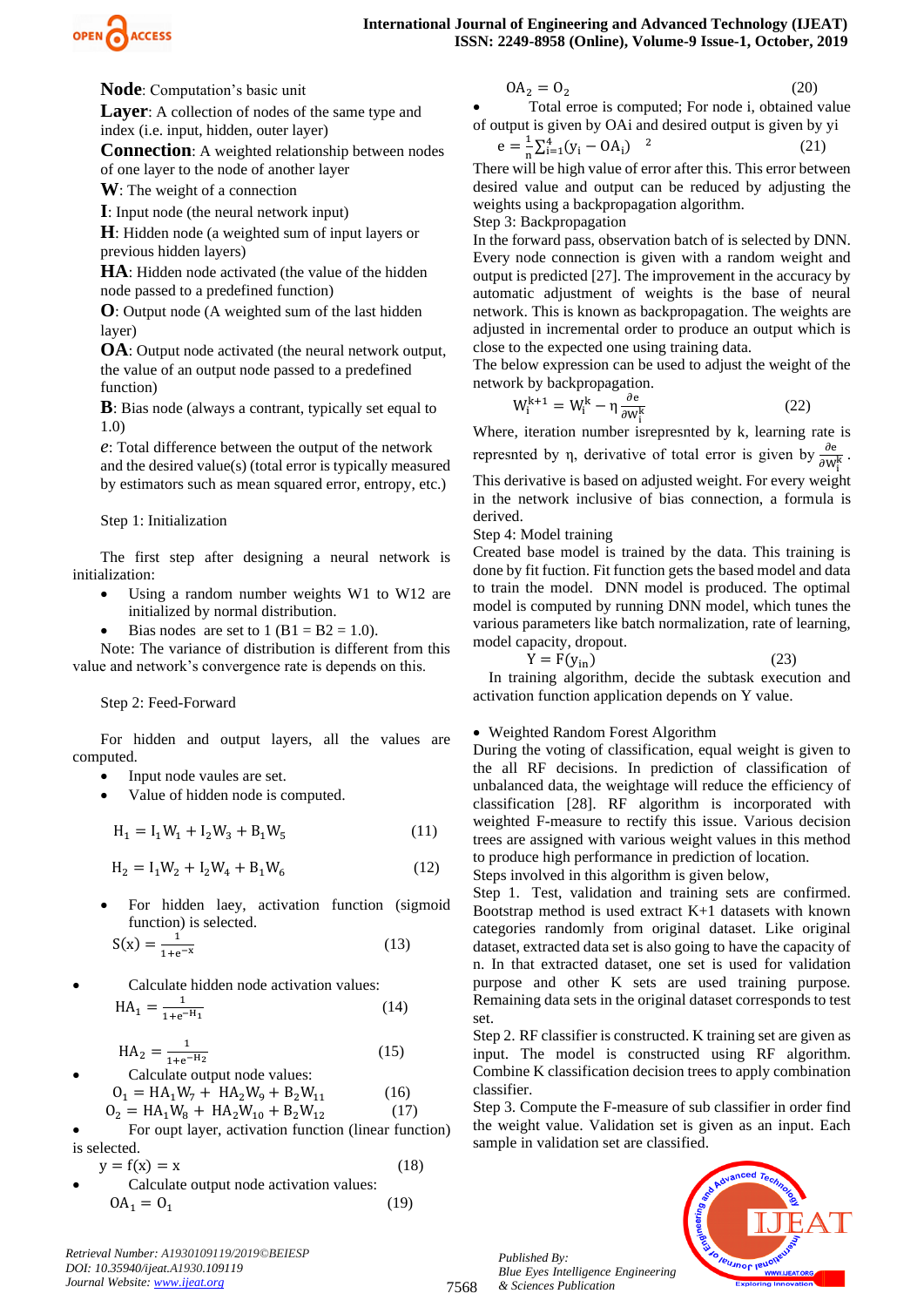They are classified by considering each decision tree in the forest. They are assumed as an independent classifier. For each classifier, TP, TN, FP, FN, TN, recall rate and precision rate are computed. Based on the sub classifier weight, compute the F-measure. Describe sub classifier j's weight. Step 4. Performance of the model is evaluated using input set. Step 5. Unclassified samples are given as input. Based on the F-measure, the samples are classified. Each sub classifier's weighted vote of classification defines the H. Describe sub classifier j's classification result and weight result. Figure 5 shows the basic ensemble model.



**Figure 5. Basic Ensemble Learning model The decision of a final classification is expressed as,**

$$
W_{j} = F_{j} = \frac{2^{TP}j}{2^{TP}j + FP_{j} + FN_{j}}
$$
(24)  
H(x) =  ${}^{arg} W_{y} \sum_{i=1}^{K} W_{i} I(h_{i}(x) = Y)$  (25)

 $\sum_{j=1}^{\text{max}} W_j I(h_j(x) = Y)$ In eq. 25, combined classification model formed by weighted RF algorithm is represented by  $H(x)$ , output variables are represented by Y and indicator function is represented by I. 3.4. Improved weight based Grey Wolf Optimization Algorithm (IGWO).

Depends on grey wolves nature, Grey wolf optimization algorithm (GWOA) is proposed. The behavior of grey wolves like hunting and social behavior are used by this algorithm. There are four classes of grey wolves namely, alpha  $(\alpha)$ , beta (β), delta (δ), and omega (ω) wolves. Among this leading wolves is α. During hunting process, important decisions are taken by them. It also maintains the social equality by tracking other wolves in group [29].The β wolves are the second dominant wolves and they are the consultant of  $\alpha$ wolves. Guidance under various situations are given by them. The  $\beta$  wolves are upgraded as  $\alpha$  wolves, when they get older or die. The ω wolves are controlled by δ wolves and share the information with α and β wolves. The ω wolf is at the lowest level and they are the children of the group. There three main steps involved in hunting process. They are, prey tracking and searching, harassing and encircling of prey by grey wolves and prey attacking. The mathematical modeling of GWOA is given by [1,10],

1. Community Hierarchy: The α wolf is considered as fittest solution. The β defines second best solution and δ wolves define third best solutions. ω wolves used to define balance candidate solution. The α wolves, β wolves and δ wolves are used to guide the optimization process and they are followed by ω wolves.

2. Encircling the prey: The prey is enriched by grey wolves. Following equations expresses this process,

$$
X(t + 1) = X_p(t) - A \text{. Dist} \tag{26}
$$

*Retrieval Number: A1930109119/2019©BEIESP DOI: 10.35940/ijeat.A1930.109119 Journal Website[: www.ijeat.org](http://www.ijeat.org/)*

Here

$$
Dist = |C. X_p(t) - X(t)|
$$
 (27)

Where, distance between a grey wolf  $(X)$ . and position of prey (XP) are represented by Distand current iteration is denoted by t. Position vector of prey is represented by  $X_p(t)$ . Control coefficients are given by A and C are , they are expressed as,

$$
A = 2av. rand1 - av
$$
 (28)  
C = 2. rand<sub>2</sub> (29)

During the iterations, the av value is decreased from 2 to 0 linearly. Random variables are represented by 1 rand and 2 rand and they range from 0 to 1.

3. Hunting the prey: The awareness about the position of prey are contained by best candidate solutions. Based on the searched best agents, they updates their positions. The following equations describes the behavior of hunting,

| $D_{\text{alpha}} =  C_1 \cdot X_{\text{alpha}} - X $     | (30) |
|-----------------------------------------------------------|------|
| $D_{\text{beta}} =  C_2 \text{, } X_{\text{beta}} - X $   | (31) |
| $D_{\text{delta}} =  C_3 \text{, } X_{\text{delta}} - X $ | (32) |
| $X_1 = X_{\text{alpha}} - A_1$ . D <sub>alpha</sub>       | (33) |
| $X_2 = X_{\text{beta}} - A_2$ . D <sub>beta</sub>         | (34) |
| $X_3 = X_{\text{delta}} - A_3$ . D <sub>delta</sub>       | (35) |
| $X_3 = \frac{X_1 + X_2 + X_3}{X_3}$                       | (36) |
|                                                           |      |

4. Attacking the prey: The exploitation power of algorithm is represented by this step. The value of av is decreased from 2 to 0 linearly to perform this. The wolves are made to attack on prey by keeping the value of A is less than 1.

5. Searching for the prey: The exploitation power of algorithm is represented by this step. In order search best prey, grey wolves are diverges from each other. The value of A is assigned with the value greater than 1, to avoid the wolves to keep local optima instead searching for better prey. In step 2, two control parameters are introduced namely, C and A. The exploitation and exploration power of GWA are balanced using parameter A. Exploration process is influenced by parameter C. In distance computation, the weight of the prey is indicated by the observed value of C [29]. They prey's weight is increased if C value is greater than 1 else it is reduced. Using this condition, parameter C is modified. The exploitation of GWOA can be improved by using this method. The number of iterations defines the value of C and it is given by,

$$
C = 2. \text{rand}_2 - \left(\frac{\text{av}}{2}\right) \tag{37}
$$

Basic steps in GWOA are used in the enhanced weight based grey wolf optimization algorithm (IWGWOA). Step 2 introduces the proposed equation. Equation 37 is used to replace equation 27. Steps involved in IWGWOA are shown in figure 6.

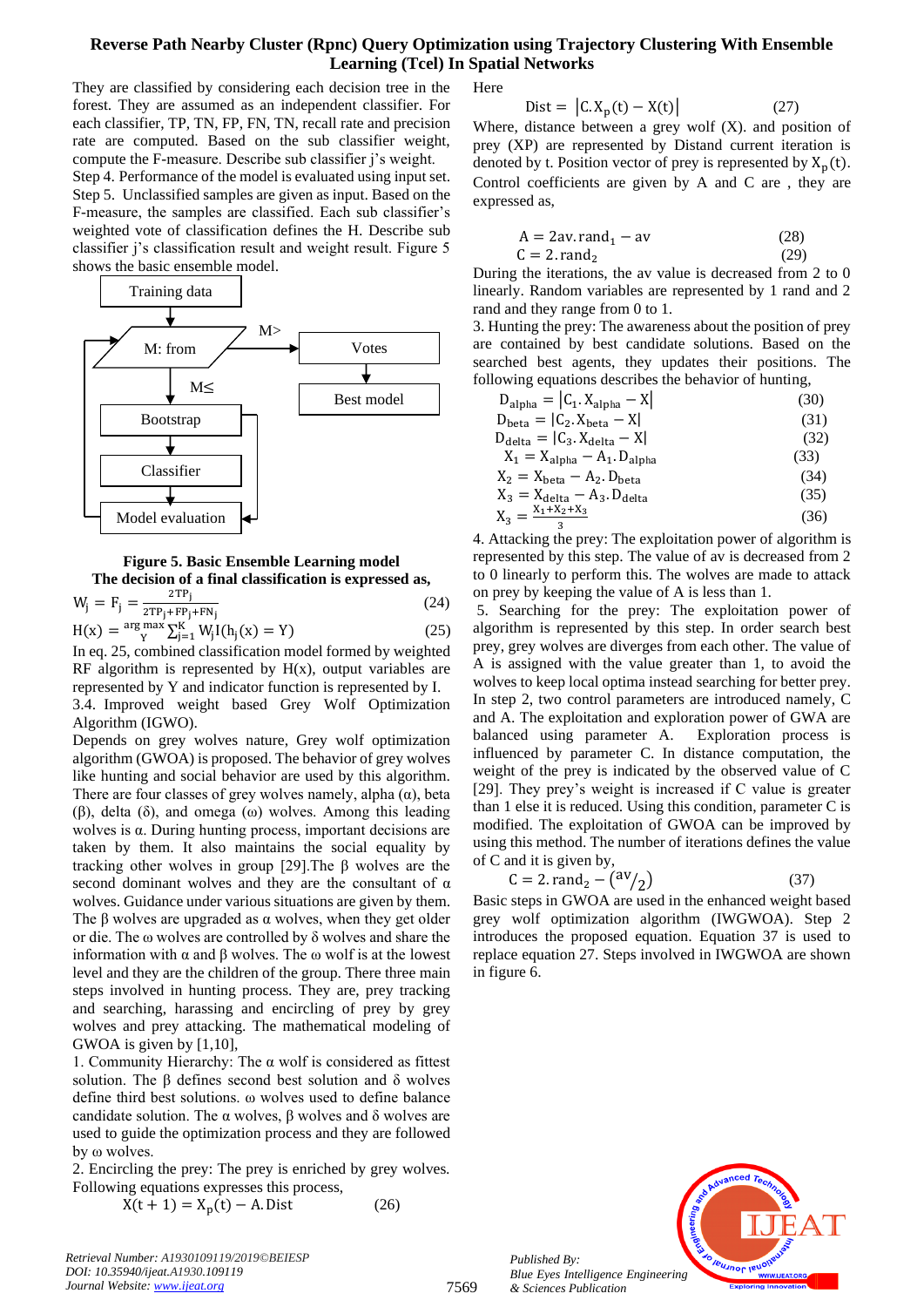



**Figure 6. General steps for improved weight based Grey Wolf Optimization Algorithm**

# **3.5. Top K Extension**

Top-k PNC query is supported by extending the proposed technique. All the clusters are scanned in spatial as well as density domain. For top-k PNC query, global upper bound UBk is defined as,

 $UB_k = \frac{max}{ceC_k}$  $\binom{max}{c\epsilon C_k} \{E_{sd}(c, q).ub. \:con\},$ 

(38)

Where, set of clusters are represented by  $C_f$  and they are used in spatial as well as time domain.  $C_k =$  $\{c_1, c_2, ..., c_k\}$ , so that

 $\forall c \in C_k (\forall c' \in C_f \setminus C_k (E_{sd} | (c, q).ub \leq E_{sd}(c', q).ub), con)$ (39)

The  $UB_k$  value is dynamic in nature and it is continuously updated. Top-k PNC query searched. The search process is terminated when LB is greater than  $UB_k$ . Cluster candidates are refined and top-k clusters with minimum evaluation score in spatial density are computed.

#### **IV. RESULTS AND DISCUSSION**

In this section, performance of proposed RPNC-TCEL is computed by conducting experiments with spatial data sets [30]. City of San Francisco's road network is used in this experimentation. It has edges and nodes, so that location prediction can be done effectively. Proposed and existing algorithms are evaluated using performance metrics. The performance metrics includes Query time, candidate ratio and Rand Index (RI). High performances are exhibited by the proposed technique when compared to existing techniques.

#### **i) Rand Index**

The similarity among two data clusters can be measured by a parameter called Rand Measure or Index [31]. The adjustments made to group the elements may also be termed

*Retrieval Number: A1930109119/2019©BEIESP DOI: 10.35940/ijeat.A1930.109119 Journal Website[: www.ijeat.org](http://www.ijeat.org/)*

as Rand Index and it ranges from 0 to 1. Accuracy is related to rand index in mathematical point of view and it does not require any class labels. Rand index is given by,

$$
Rand\ Index = \frac{a+d}{a+b+c+d}
$$

(40)

#### **ii) Candidate Ratio**

Generate data points uniformly with density on the network. Low value of data point density corresponds to high range requirement for searching [32]. Increase in density decreases the candidate ratio.

Candidate Ratio =  $\frac{CS.size}{2 m m}$  $0.num$ 

(41)

Density of data points = 
$$
\frac{0.num}{v.num}
$$
 (42)

Where, data point set is represented by *O* , vertex set in the network are represented by *V* and data point candidate set is represented by *CS* and it is specified by RPNC query. High pruning effect can be obtained with low value of candidate ratio.



#### **Figure 7. Node creation of the proposed RPNC-TCEL technique**

The figure 7. Shows the Node creation of the proposed RPNC-TCEL search for initializing process of the Reverse Path Nearby query based search. This is the starting process of RPNC query.



#### **Figure 8. Formation of clustering using the proposed trajectory clustering with ensemble learning**

The figure 8. Illustrates the formation of clustering using the proposed trajectory clustering with ensemble learning (RPNC-TCEL) for Reverse Path Nearby query based search.

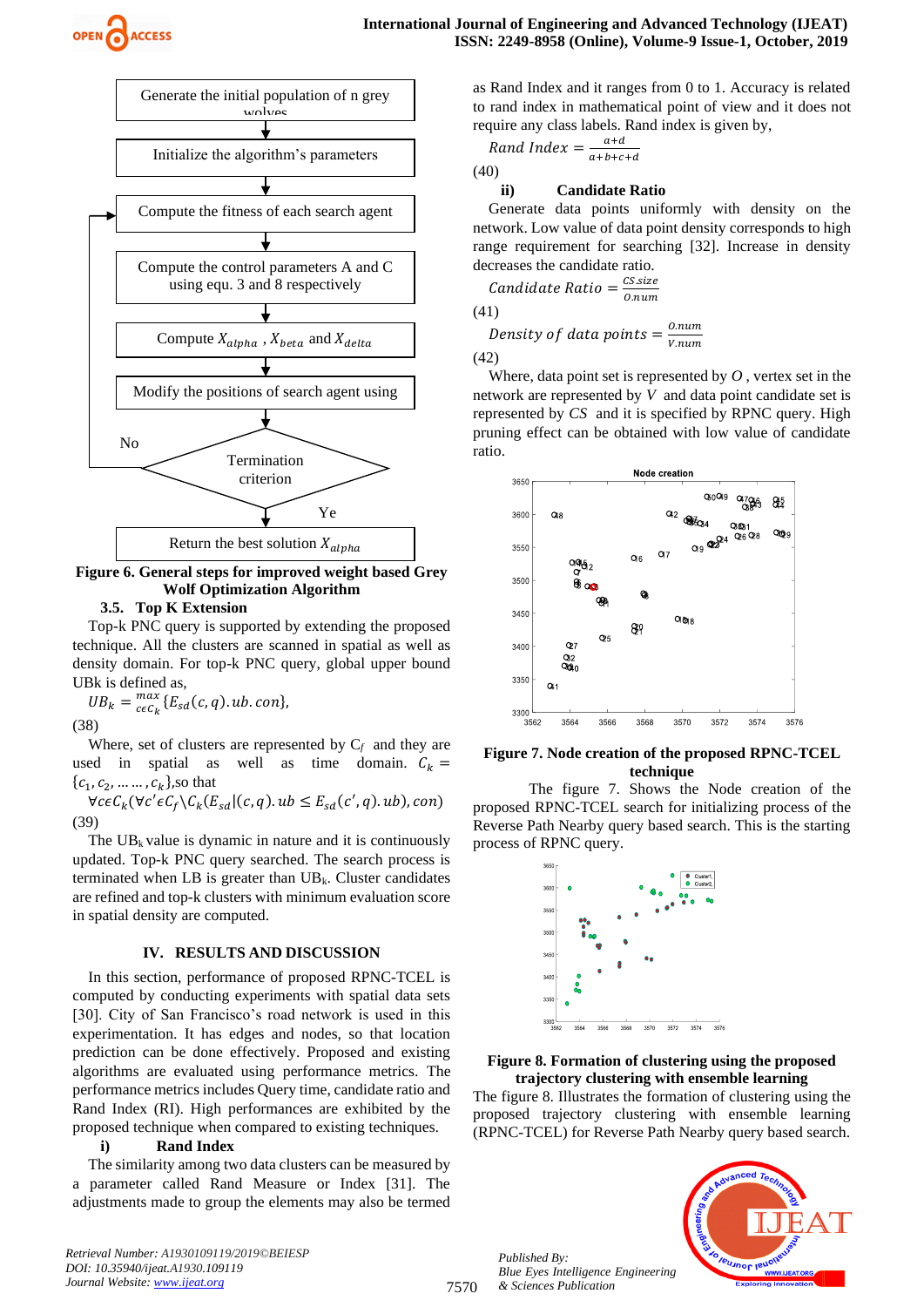

**Figure 9. Reverse path detection of the proposed** RPNC-TCEL

The Figure 9. Shows the Reverse path detection of the proposed RPNC-TCEL. This proposed Reverse Path Nearby query based search exactly determines the reverse path route by user query. The simulation result verifies that the proposed method effectively detects the route for the user.



**Figure 10. Accuracy comparison of existing and proposed clustering algorithms**

Figure 10. Shows the accuracy comparison of proposed and existing algorithms of clustering. From the above results it is concluded that high accuracy is produced by the proposed RPNC-TCEL algorithm.



**Figure .11. Candidate ratio analysis of existing and proposed clustering algorithms**

Candidate ratio analysis of proposed and existing algorithms of clustering is shown by Figure 11. It shows that proposed RPNC-TCEL algorithm increases the density of data points and decreases the candidate ratio when compared to existing algorithms of clustering.



**Figure .12. Query time Comparison of existing and proposed clustering algorithms**

Comparison of query time of proposed and existing algorithms of clustering is shown by Figure 12. It shows that query time required by the proposed RPNC-TCEL approach is low when comparing with existing algorithms.

#### **V. CONCLUSION**

In this work, trajectory data are clustered using, Trajectory Clustering with Ensemble learning for Reverse Path nearby Cluster (RPNC). Datasets are processed in two-steps. Micro-clusters are formed and based on based on input data they continuously updated. Infinite data sources are compressed into a finite data set using Micro-clusters. More trajectory information can be stored using this finite dataset. In the second stage, ensemble learning is used to convert these micro-clusters into macro-clusters of trajectories. Reverse the top k –RPNC. Based on their highest distribution they are stored and scanned to minimum from maximum. Improved Weight based Grey Wolf Optimization Algorithm (IWGWOA) is used to compute these values. All the input data are not required at the same time in TCEL method. It makes the difference and advantage when compared to other methods. Trajectory data summary is given by these micro-clusters. New information is updated by this data trajectory. Analysis of location prediction can be done easily with this. Space and time dimensions cannot be combined fully. This is the major drawback of trajectory clustering algorithms and they considered time as an additional dimension of trajectory.



*Retrieval Number: A1930109119/2019©BEIESP DOI: 10.35940/ijeat.A1930.109119 Journal Website[: www.ijeat.org](http://www.ijeat.org/)*

*Published By:*

*& Sciences Publication*